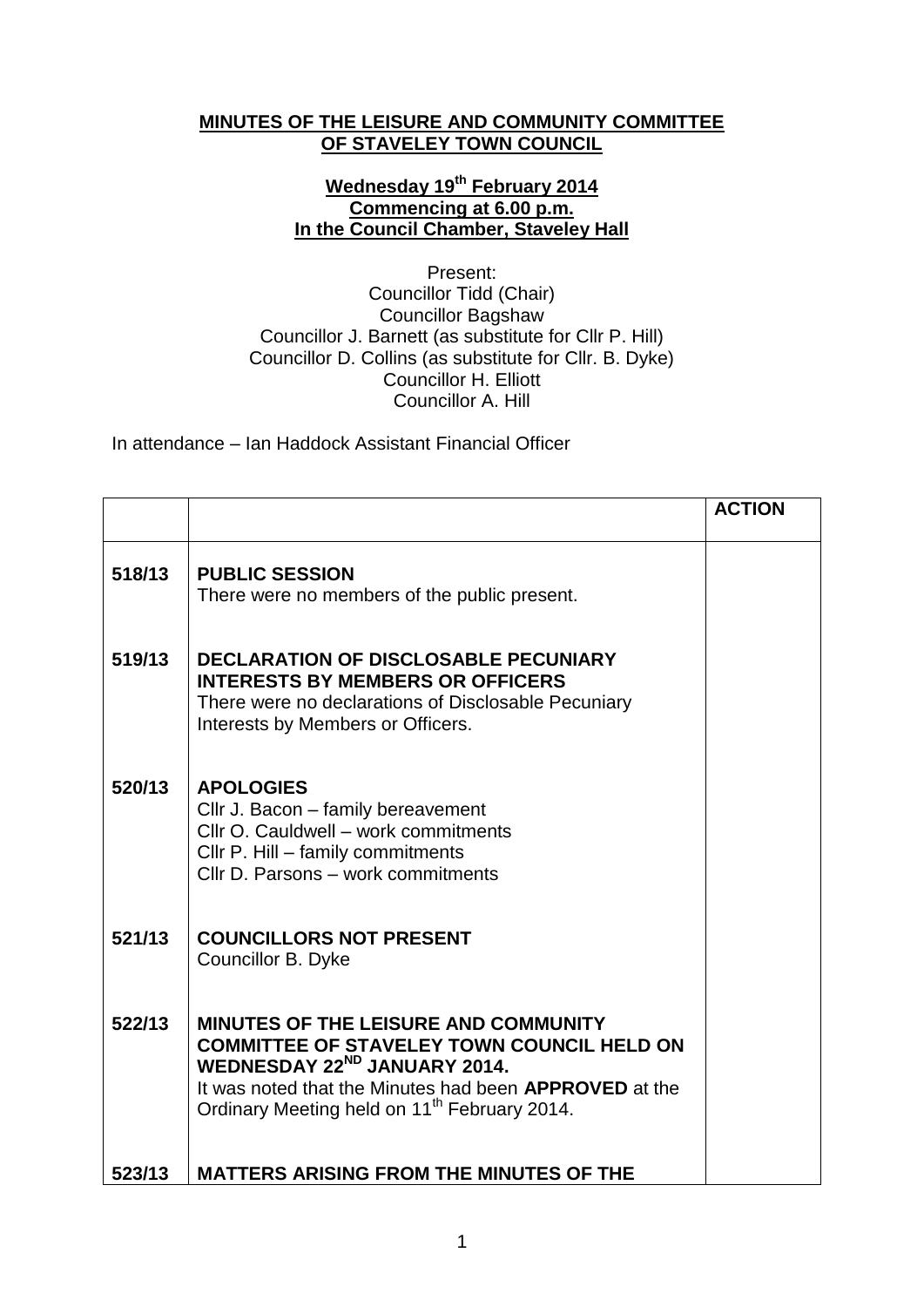|        | LEISURE AND COMMUNITY COMMITTEE OF STAVELEY<br>TOWN COUNCIL HELD ON WEDNESDAY 22ND                                           |  |
|--------|------------------------------------------------------------------------------------------------------------------------------|--|
|        | <b>JANUARY 2014</b>                                                                                                          |  |
|        | 442/13 The Committee felt that the Police and Growth                                                                         |  |
|        | Limited should be invited as well.                                                                                           |  |
|        |                                                                                                                              |  |
| 524/14 | <b>STAVELEY IN BLOOM 2014</b>                                                                                                |  |
|        | Due to the continued absence of the Town Clerk and the                                                                       |  |
|        | consequent lack of administrative resources it was felt that<br>an entry this year would fall below the standard obtained in |  |
|        | previous years and it was therefore.                                                                                         |  |
|        | RECOMMENDED - That Staveley does not enter East                                                                              |  |
|        | Midlands in Bloom this year.                                                                                                 |  |
|        |                                                                                                                              |  |
| 525/13 | <b>STAVELEY FEAST</b>                                                                                                        |  |
|        | Members noted that the budget included an amount for<br>advertising the Brass Band Contest and Beer Festival. In             |  |
|        | view of the financial implications it was decided to move this                                                               |  |
|        | matter to the Policy, Finance and Publicity Committee.                                                                       |  |
|        | The Feast would remain on the agenda for this Committee.                                                                     |  |
|        |                                                                                                                              |  |
| 526/13 | <b>SUMMER ACTIVITIES SCHEMES</b>                                                                                             |  |
|        |                                                                                                                              |  |
|        |                                                                                                                              |  |
|        | The Committee felt that wages costs should be more clearly<br>identified in the accounts for 2014/15. The Committee also     |  |
|        | considered running the schemes for five days instead of                                                                      |  |
|        | three, with the charges being raised appropriately.                                                                          |  |
|        | <b>RECOMMENDED</b> – That a letter be sent to all schools after                                                              |  |
|        | half term to ascertain their availability to host the Summer                                                                 |  |
|        | <b>Activity Schemes in 2014</b>                                                                                              |  |
|        |                                                                                                                              |  |
| 527/13 | <b>COMMUNITY BONFIRE AND FIREWORK DISPLAY 2014</b>                                                                           |  |
|        | It was noted that, although it had been included in the<br>estimates, this year's event taking place would depend on         |  |
|        | the progress of the HOSP. The position would be clearer at                                                                   |  |
|        | the end of June when work on the Stables was complete.                                                                       |  |
|        |                                                                                                                              |  |
| 528/13 | <b>REMEMBRANCE DAY PARADE 2013 and 2014</b>                                                                                  |  |
|        | The Committee noted that the World War One Centenary                                                                         |  |
|        | Working Party had not met for some time. The Working<br>Party would reconvene with a view to producing a report for          |  |
|        | the next meeting of this Committee.                                                                                          |  |